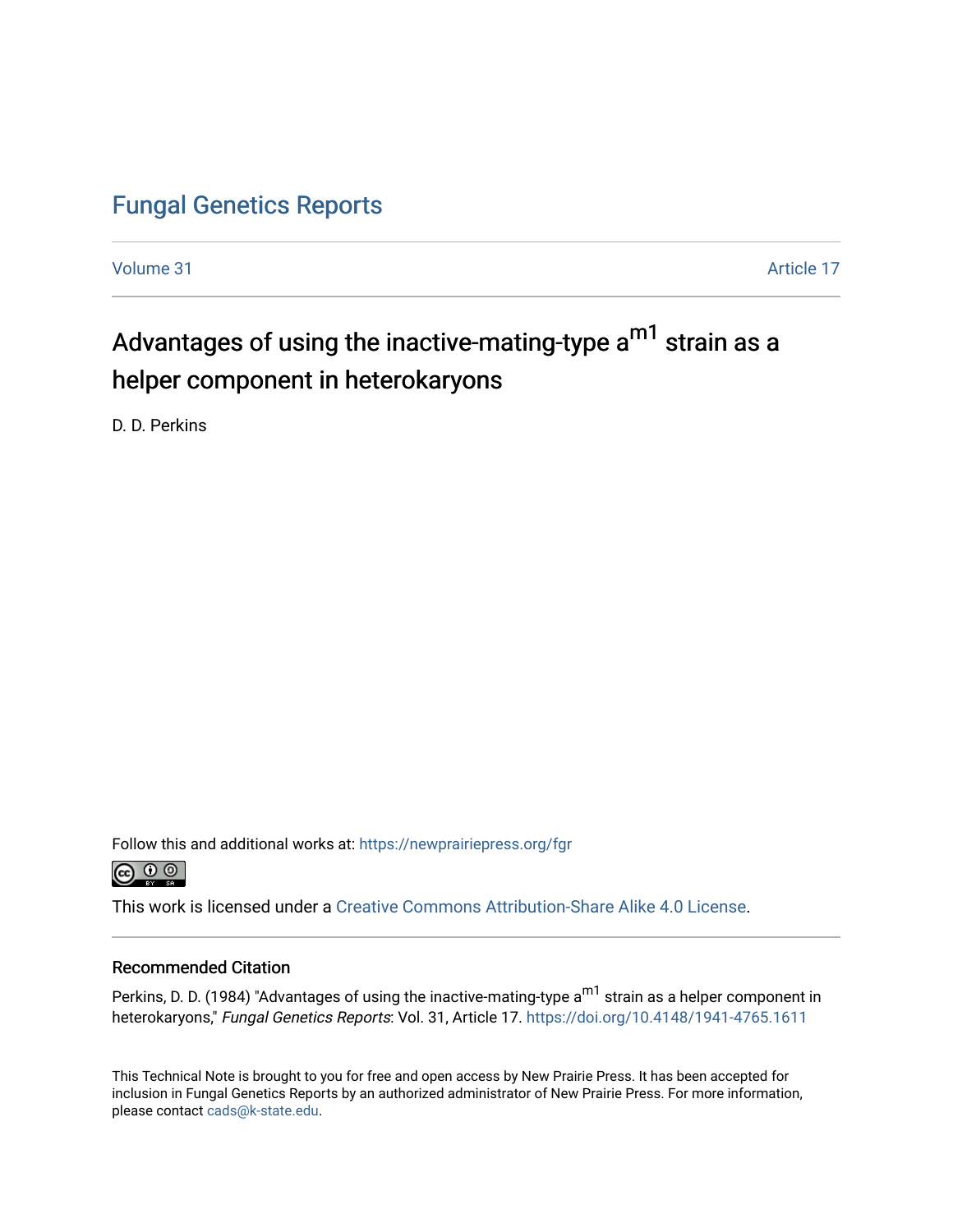## Advantages of using the inactive-mating-type  $a^{m1}$  strain as a helper component in heterokaryons

### Abstract

Advantages of using the inactive-mating-type  $a^{m1}$  strain as a helper component in heterokaryons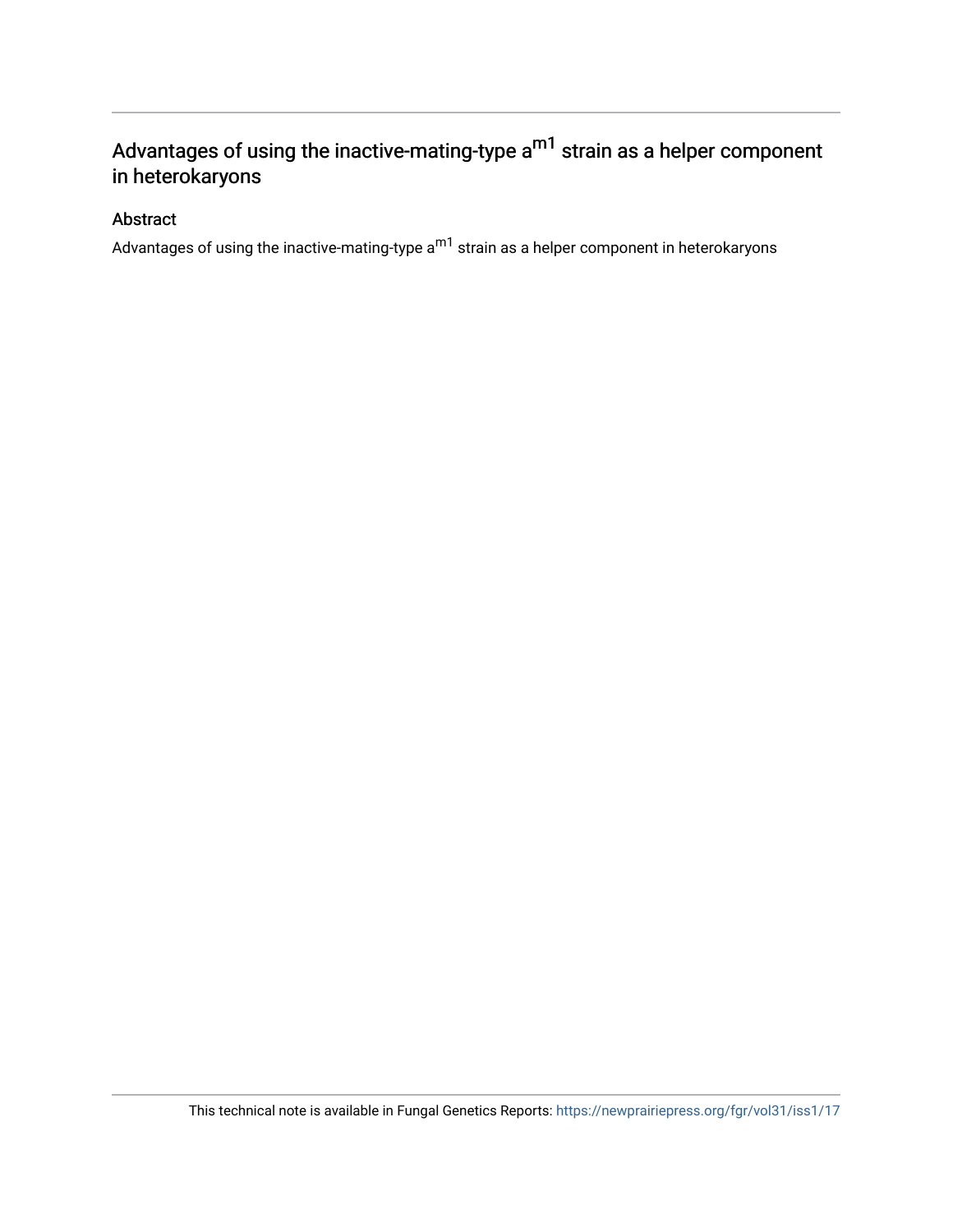**Perkins, D. D.**

**Advantages of using the inactive-mating-type am1**

**strain as a helper component in heterokaryons.**

**Griffiths and DeLange (1978 Genetics 88: 239- 254) and Griffiths (1982 Can. J. Genet. Cytol. 24: 167-176) have obtained numerous null mutations of the mating-type alleles in Neurospora crassa Typically the mutant strains have lost simultaneously both mating ability and the vegetative incompatibility (heterokaryon incompatibility) that is also a normal property of the mating-type alleles. Loss**

**of the mating reactions cannot be restored by complementation. Unlike normal A and a strains, the matingtype null mutants are capable of forming heterokaryons both with A and a partners (provided the strains are alike at other heterokaryon-incompatibility loci). When such a heterokaryon is used as parent in a cross, only genes from the component having an active mating-type allele are transmitted. The component with the inactive mating-type allele does not contribute appreciably to the progeny.**

We have found an inactive-matying-type strain to be ideal as a component of heterokaryons used to res**cue or to normalize disadvantaged strains having recessive genotypes that render the strains lethal, weak, infertile, or unstable. Heterokaryons containing such a disadvantaged component together with the inactivemating-type helper are phenotypically wild-type in morphology, nutrition, and growth rate. They are also fertile in crosses when used as either female or male parent.**

I have employed as helper in heterokaryons a strain kindly provided by Dr. A.J.F. Griffiths -- a<sup>m1</sup> **ad-3B cyh-1 (alleles Nos. 1,2-17-114,KH52(r); now deposited as FGSC #4564). (We have found the notation am1 more convenient than am1 used earlier.) Allele am1 is one of three nonreverting a mutants reported in 1978. (Seemingly contradictory statements in the 1978 Genetics paper are due to four typographical errors: "mutant 1" should read instead "mutant 11" at line 15 on page 249, lines 7 and 19 on page 250,. and in Table 2. -- Griffiths, personal communication.) ad-3B serves as forcing marker. cyh-1 can be ignored in the present context. The strain will be referred to as "am1 helper" or simply "helper".**

**The am1 helper is heterokaryon compatible with the Oak Ridge Laboratory wild types, which are het-C het-d het-e.**